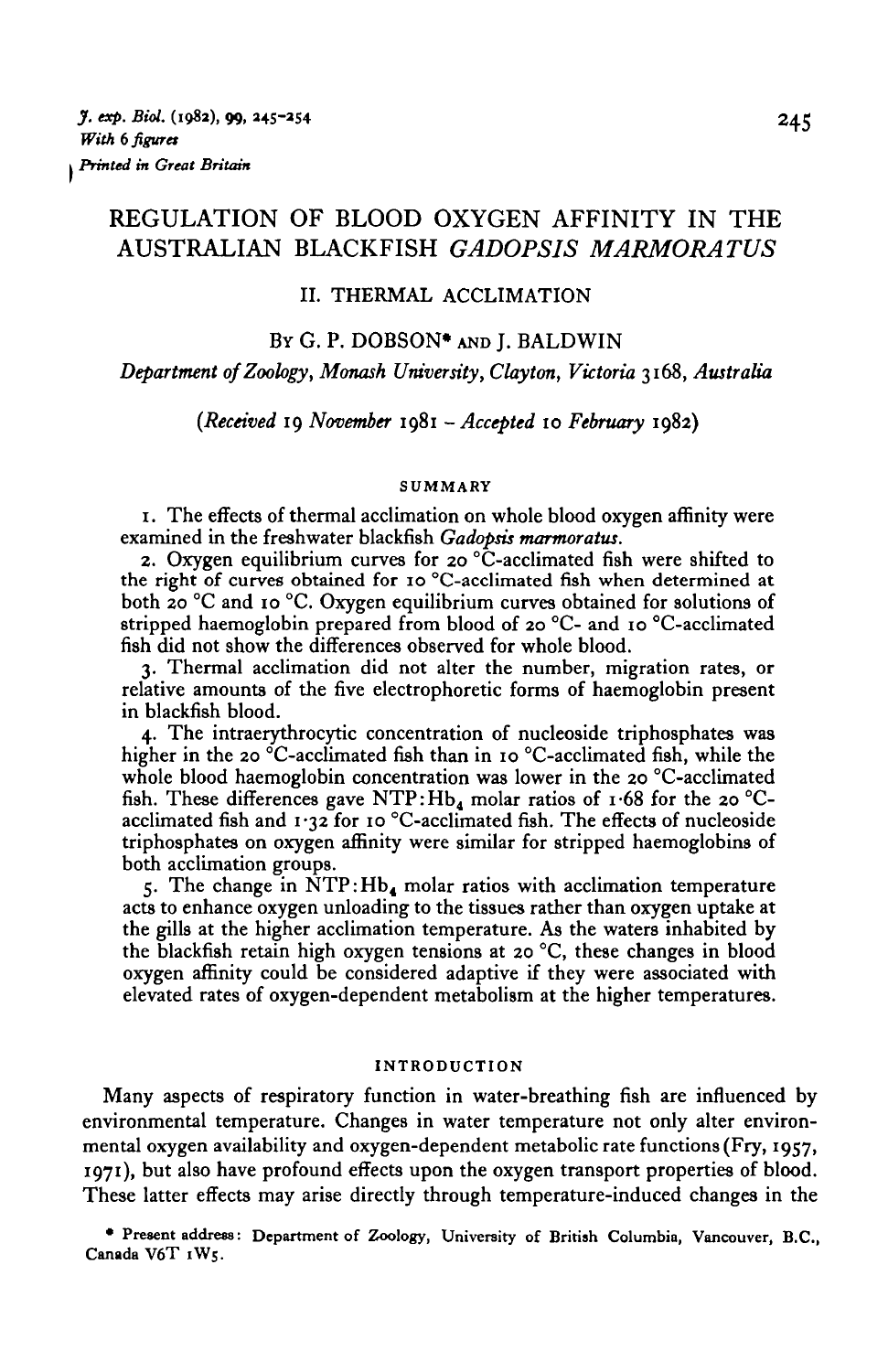# 246 G. P. DOBSON AND J. BALDWIN

oxygen affinity of the haemoglobin molecule, or more indirectly via changes in the various specific intraerythrocytic modulators of haemoglobin function (Grigg, 1969; Powers, 1974; Greaney & Powers, 1978; Wood & Lenfant, 1979).

Fish utilize a number of different adaptive mechanisms for adjusting the oxygen delivery system to meet tissue oxygen demands throughout the range of habitat temperatures normally encountered. Short-term responses to temperature change usually involve alterations in rate of gill ventilation and blood circulation (Randall & Shelton, 1963; Randall & Smith, 1967; Randall, 1970; Hughes & Roberts, 1970). However, as the energetic costs of maintaining high rates of water breathing at higher temperatures may become prohibitive (see Jones, 1971), a more efficient long-term strategy is to change the oxygen transport properties of blood. This may be achieved by altering parameters such as haemoglobin content (Houston & De Wilde, 1968; Cameron, 1970; Powers, 1974; Houston & Smeda, 1979), the molecular forms of haemoglobin present (Houston & Cry, 1974; Weber, Wood & Lomholt, 1976), and the concentrations of organic phosphates and hydrogen ions which influence the oxygen-binding properties of haemoglobin (Powers, 1974; Wood *et al.* 1978).

The present study was undertaken to investigate the effects of thermal acclimation and seasonal acclimatization on the oxygen transport properties of blood in the freshwater blackfish *Gadopsis marmoratus.* In an accompanying paper (Dobson & Baldwin, 1982) it was reported that the most important regulators of whole blood oxygen affinity in this fish are nucleoside triphosphates and pH. Following thermal acclimation, changes in the whole blood oxygen affinity act to enhance the unloading of oxygen to the tissues at higher temperatures. The changes in blood oxygen affinity with acclimation temperature result from subtle alterations in the nucleoside triphosphate: haemoglobin (NTP: Hb<sub>4</sub>) molar ratios.

#### **MATERIALS AND METHODS**

Blackfish were collected and maintained as described in the accompanying paper (Dobson & Baldwin, 1982). Winter fish were held at 10 °C, and summer fish at 20 °C, for at least 4 weeks in constant-temperature rooms set on a  $12$  h light/ $12$  h dark cycle. These acclimation temperatures approximated water temperatures in the river at the time of capture.

All experimental procedures used in this study, with the exception of the electrophoretic separation of haemoglobins and blood bicarbonate determinations, have been described in detail in Dobson & Baldwin (1982). The molecular heterogeneity of blackfish haemoglobins was studied using polyacrylamide gel disc electrophoresis as described by Dietz, Lubrano & Rubinstein (1971), after Davis (1962) and Ornstein (1964). Electrophoresis was carried out on  $5.5\%$  gels with tris-glycine tank buffer, pH 8-9. Haemolysates were prepared from saline-washed erythrocytes lysed by vigorous mixing with 2 vols. of ice-cold distilled water, and centrifuged at 4000 *g* and 4 °C for 5 min. The supernatant was converted to the more stable carbonmonoxy form by saturating with carbon monoxide. Prior to loading, 1 drop of  $\zeta\%$  sucrose was added to a haemolysate sample containing 400  $\mu$ g haemoglobin in 10  $\mu$ l. Following electrophoresis the gels were scanned without staining on a recording densitometer (Chromoscan, Joyce, Loeb and Co. England).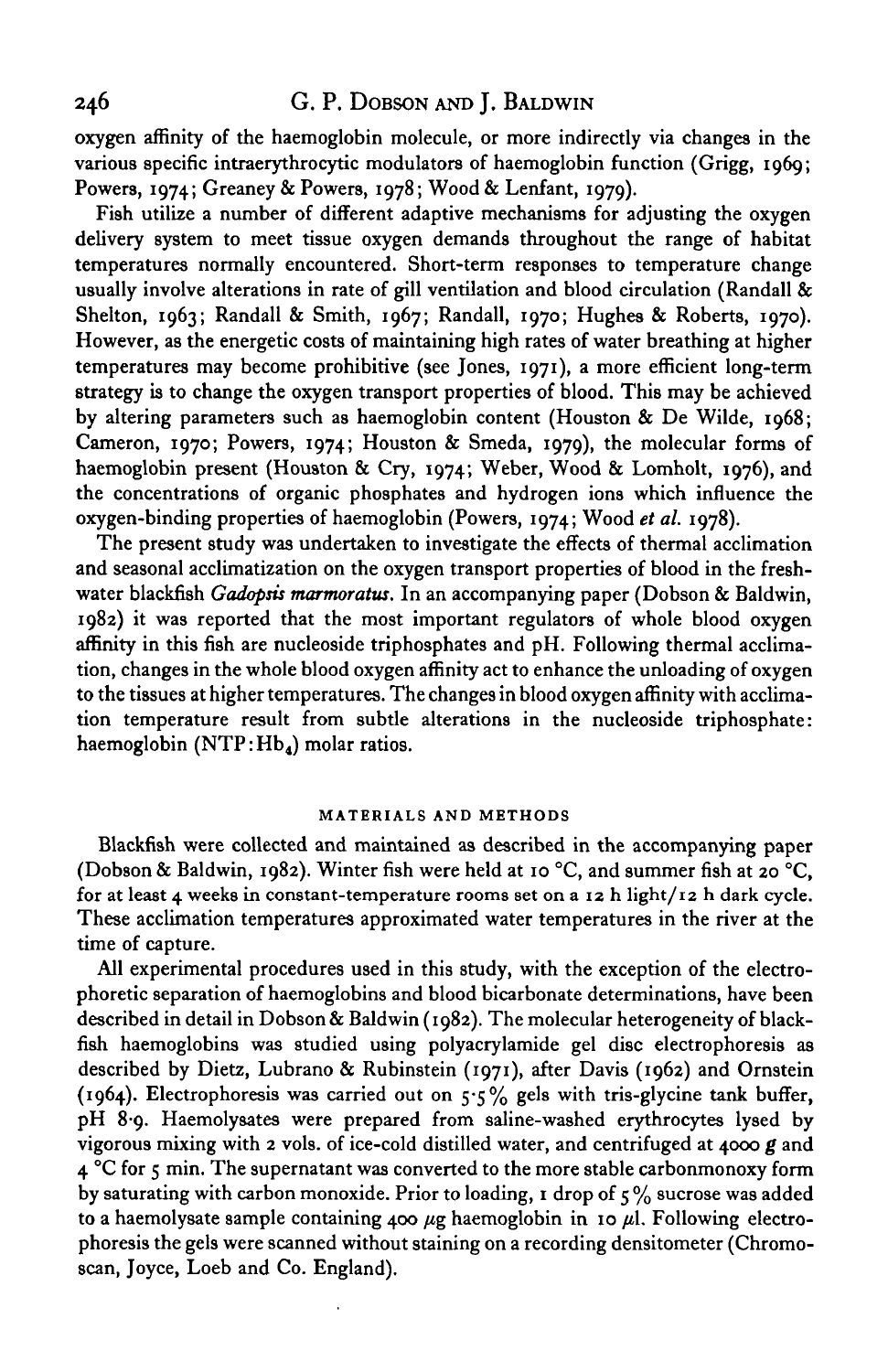

**Fig. 1. Comparison of whole blood oxygen equilibrium curves for 10 °C- and ao "C-acclimated blackfish, determinedat 10 °C and20 °C; 10 oC-acclimatedfiah at 10 "C, A; i ° °C-acclimated** fish at 20 °C, A; 20 °C-acclimated fish at 10 °C,  $\bullet$ ; 20 °C-acclimated fish at 20 °C, O. **Experimental conditions: 20 °C-acclimated fish. Blood pooled from nine fish; whole blood haemoglobin concentration 5- a+ g/100 ml; whole blood pH 7-53 at ao °C. 10 °C-acclimated fish. Blood pooled from 15 fish; whole blood haemoglobin concentration 5-92 g/100 ml;** whole blood pH 7.70 at 10 °C. The experiment was repeated and each point had  $\pm 1$  mmHg **variability. Equilibration** *Poo,,* **3 "95 mmHg.**

Blood bicarbonate concentrations were determined from the *in vivo* mixed arterialvenous blood pH and  $P_{CO_4}$  measurements. These values were substituted into the Henderson-Hasselbalch equation and bicarbonate concentration calculated using the  $pK'$  and  $\alpha_{\rm OO_2}$  values for human plasma (Severinghaus, 1956). The use of these human values for fish blood assumes however that the plasma ionic strengths for both are similar (Albers, 1970).

#### **RESULTS**

### *Effects of thermal acclimation on the oxygen equilibrium curves of whole blood and haemoglobin solutions*

The oxygen equilibrium curves obtained for whole blood of 10 °C- and 20 °Cacclimated blackfish, determined at both 10 °C and 20 °C, are plotted in Fig. 1. Comparisons between these four curves show that the oxygen equilibrium curves for the 20 °C-acclimated fish are shifted to the right of those obtained for the 10 °C-acclimated fish, at both assay temperatures. At 20 °C the  $P_{60}$  value for the 20 °C-acclimated fish is 8.5 mmHg higher than for the 10 °C-acclimated fish. At 10 °C this difference is  $10 \cdot 5$  mmHg.

Whole blood samples collected from fish immediately after capture in winter and in summer gave  $P_{50}$  values that were the same as those obtained for animals acclimated to 10 °C and 20 °C respectively in the laboratory.

Accompanying the shift in oxygen affinity with acclimation or acclimatization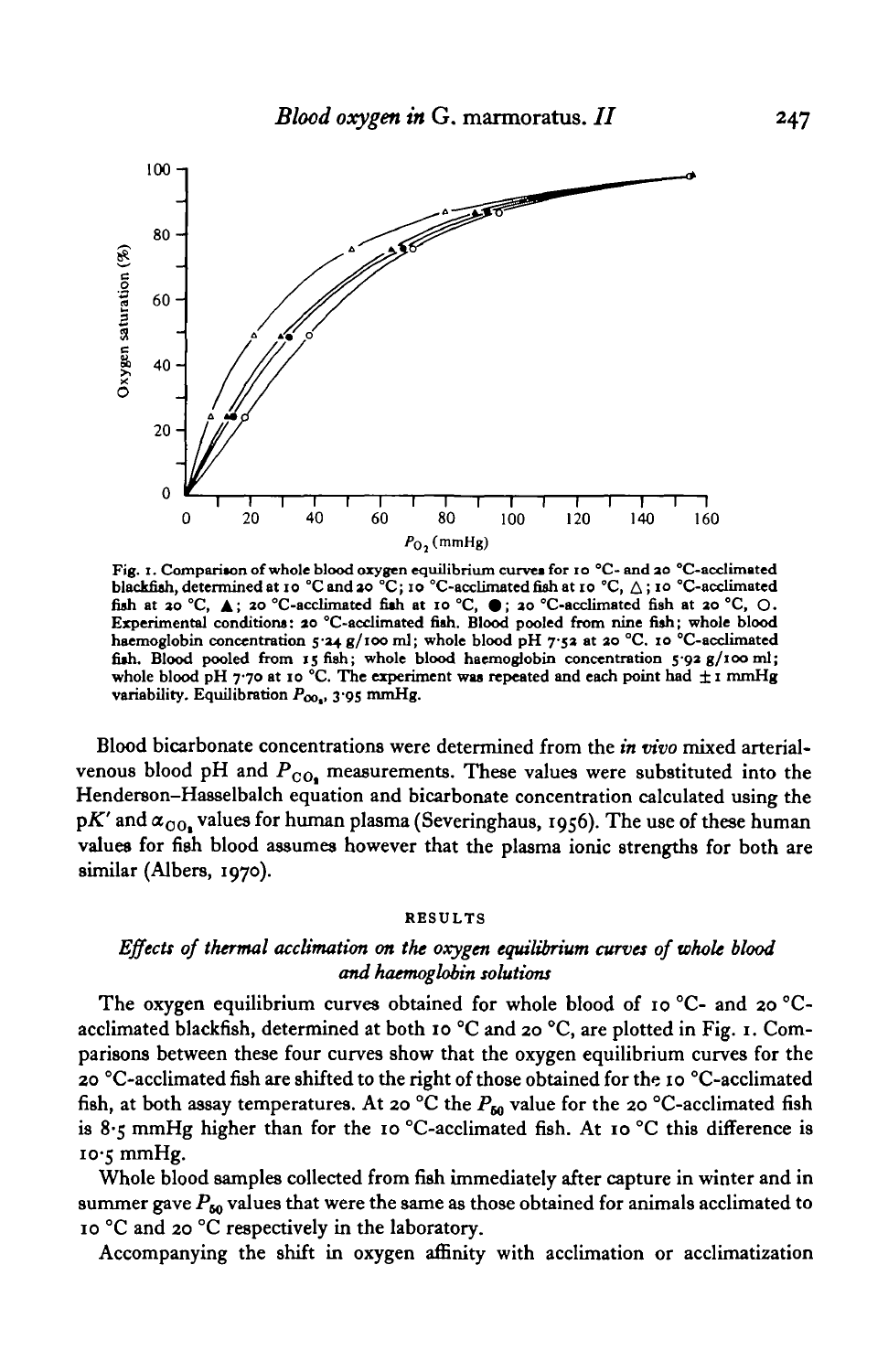

Fig. 2. The Hill coefficient, *n*, calculated between 25% and 75% HbO<sub>2</sub> for the whole blood equilibrium curves plotted in Fig. 1:10 °C-acclimated fish at 10 °C,  $\triangle$ ; 10 °C-acclimated fish **at 20 °C, ▲; 20 °C-acclimated fish at 10 °C, ●; 20 °C-acclimated fish at 20 °C, ○.**  $y =$  **oxygen saturation of whole blood;**  $p =$  partial pressure of oxygen.



**Fig, 3. Comparison of the oxygen equilibrium curves for solutions of stripped haemoglobin from 10 °C- and 20 °C-acclimated blackfish determined at 10 °C and 20 °C: 10 °C-acclimated** fish at 10 °C,  $\triangle$ ; 10 °C-acclimated fish at 10 °C,  $\triangle$ ; 20 °C-acclimated fish at 10 °C,  $\bullet$ ; 20 °C-acclimated fish at 20 °C, O. Experimental conditions: equilibration  $P_{00}$ , 3.95 mmHg; **haemoglobin concentration, 1-5 g/100 ml in 0-05 M-bis-tris HC1, o-i M-NaCl, pH y o at both** 10 °C and 20 °C. Each point determination had  $\pm$  1 mmHg variability.

temperature is a change in the Hill coefficient,  $n$  (Fig. 2). The blood of 10 °Cacclimated fish has  $n$  values of  $1.18$  at 10 °C and  $1.40$  at 20 °C, compared to the higher values of 1.49 and 1.58 at 10 °C and 20 °C respectively for the 20 °C-acclimated fish.

To determine whether the marked difference in oxygen affinity of whole blood with thermal acclimation was due to changes in the intrinsic binding properties of haemoglobin, or to changes in the environment in which haemoglobin functions, the deter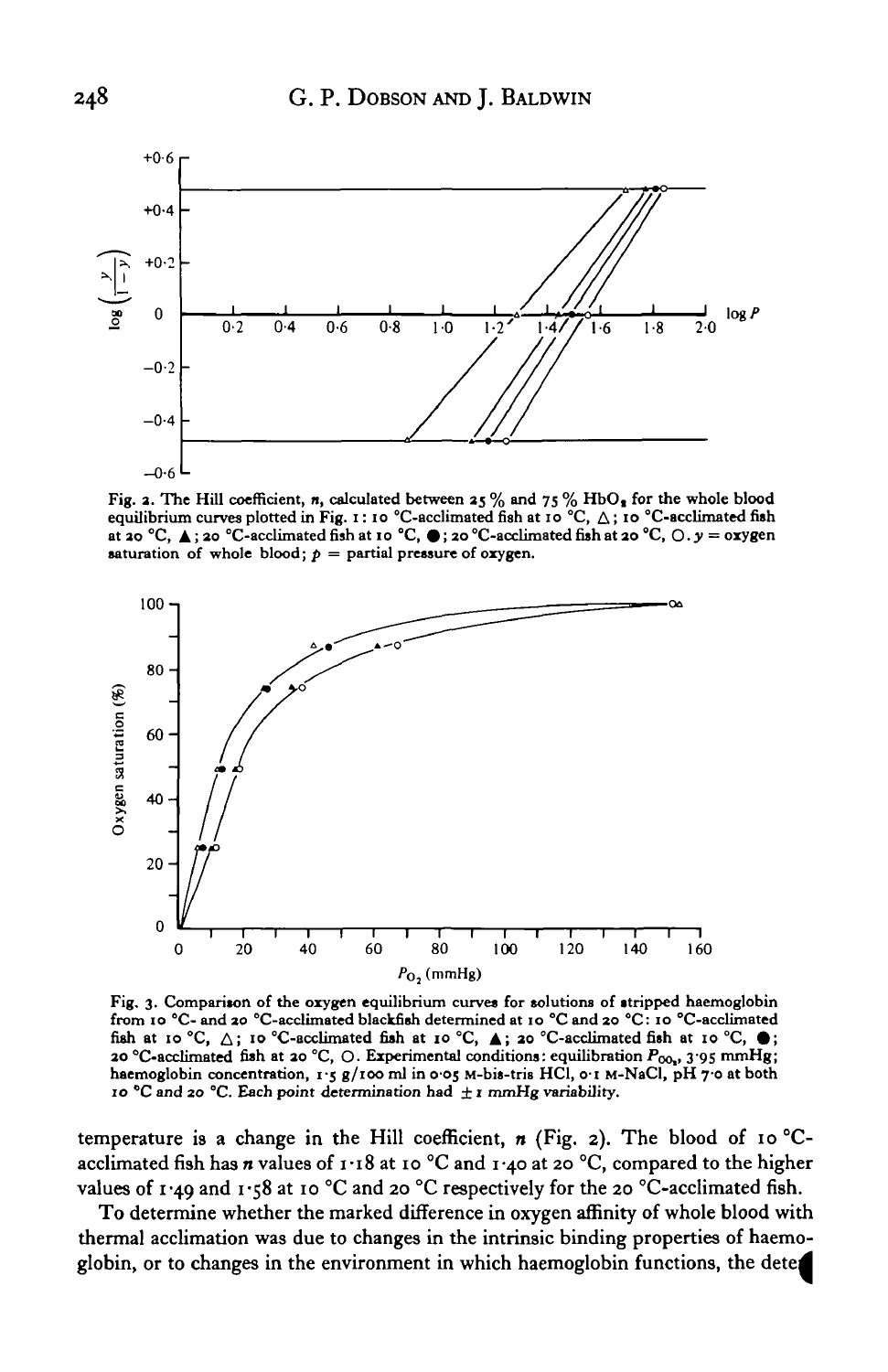| Parameter                                                           | 10 °C-acclimated<br>blackfish at 10 °C                       | 20 °C-acclimated<br>blackfish at 20 °C                                           |
|---------------------------------------------------------------------|--------------------------------------------------------------|----------------------------------------------------------------------------------|
| Whole blood haemoglobin concentration<br>$(g/100 \text{ ml})$       | $5.74 \pm 0.67$<br>(12)                                      | $5.19 \pm 0.33$ (S*)<br>(13)                                                     |
| Methaemoglobin concentration<br>(% of total haemoglobin)            | $5.41 \pm 2.73$<br>(12)                                      | $4.20 \pm 2.45$<br>(15)                                                          |
| Total NTP+ $(\mu$ mole/ml rbc)                                      | $5.00 \pm 0.68$<br>(12)                                      | $6.43 \pm 0.53$ (S)<br>(13)                                                      |
| NTP:mb                                                              | 1.32<br>(12)                                                 | 1.68(S)<br>(13)                                                                  |
| ATP: GTP ratio                                                      | 5:1                                                          | 5:1                                                                              |
| Whole blood pH                                                      | $7.72 \pm 0.09$ at 10 °C<br>(18)<br>$7.53 \pm 0.03$ at 20 °C | 7:50 $\pm$ 0:08 at 20 $^{\circ}$ C<br>(21)<br>$7.70 \pm 0.02$ at 10 $^{\circ}$ C |
| Intraerythrocytic pH                                                | $7.21 \pm 0.02$<br>(8)                                       | $7.05 \pm 0.03$ (S)<br>(i)                                                       |
| Mixed arterial-venous<br>whole blood $P_{00}$ (mmHg) (resting fish) | $4.0 \pm 0.50$<br>(6)                                        | $3.5 \pm 0.50$ (N.S.)<br>$\left( 5 \right)$                                      |
| Blood bicarbonate (mM)                                              | $7.44 \pm 0.65$<br>(6)                                       | $3.66 \pm 0.54$ (S)<br>$\left( 5 \right)$                                        |

Table i. *Effect of thermal acclimation on respiratory and acid-base properties of whole blood*

**(S) Values given are the mean ± standard deviation with the number of fish assayed in parentheses. • Significance of the difference between two means as tested by Student's** *t* **test with a probability** level of  $\sigma \circ s$ ,  $S =$  significant, N.S. = not significant.

**f Nucleoside triphosphate.**

mination of the four oxygen equilibrium curves shown in Fig. 1 was repeated, using stripped haemoglobin solutions prepared from blood of the two thermal acclimation groups (Fig. 3). In this experiment, essentially identical curves were obtained for both 10 °C- and 20 °C-acclimated fish.

### *Effects of thermal acclimation on the electrophoretic forms of haemoglobin*

Electrophoretic analysis of haemoglobins in the blood of 10 °C- and 20 °C-acclimated blackfish revealed the presence of three major and two minor components. The number, migration rates and relative intensities of these bands were not altered by thermal acclimation.

## *Effects of thermal acclimation on interactions between haemoglobin and intraerythrocytic nucleoside triphosphates*

The concentration of total nucleoside triphosphates differed significantly between the two thermal acclimation groups, with higher values for 20 °C-acclimated fish (Table 1). Anion-exchange chromatography of erythrocyte extracts showed that the total nucleoside triphosphate concentration was made up of ATP and GTP in a ratio of 5:1 in both acclimation groups. Whole blood haemoglobin concentration was less at the higher acclimation temperature, yielding total nucleoside triphosphate concentration : haemoglobin tetramer (NTP:  $Hb_4$ ) molar ratios of 1  $\cdot$ 32 and 1  $\cdot$  68 respectively for the 10 °C- and 20 °C-acclimated fish (Table 1).

The effects of ATP on the oxygen affinity of solutions of stripped haemoglobin from the two acclimation groups are shown in Fig. 4.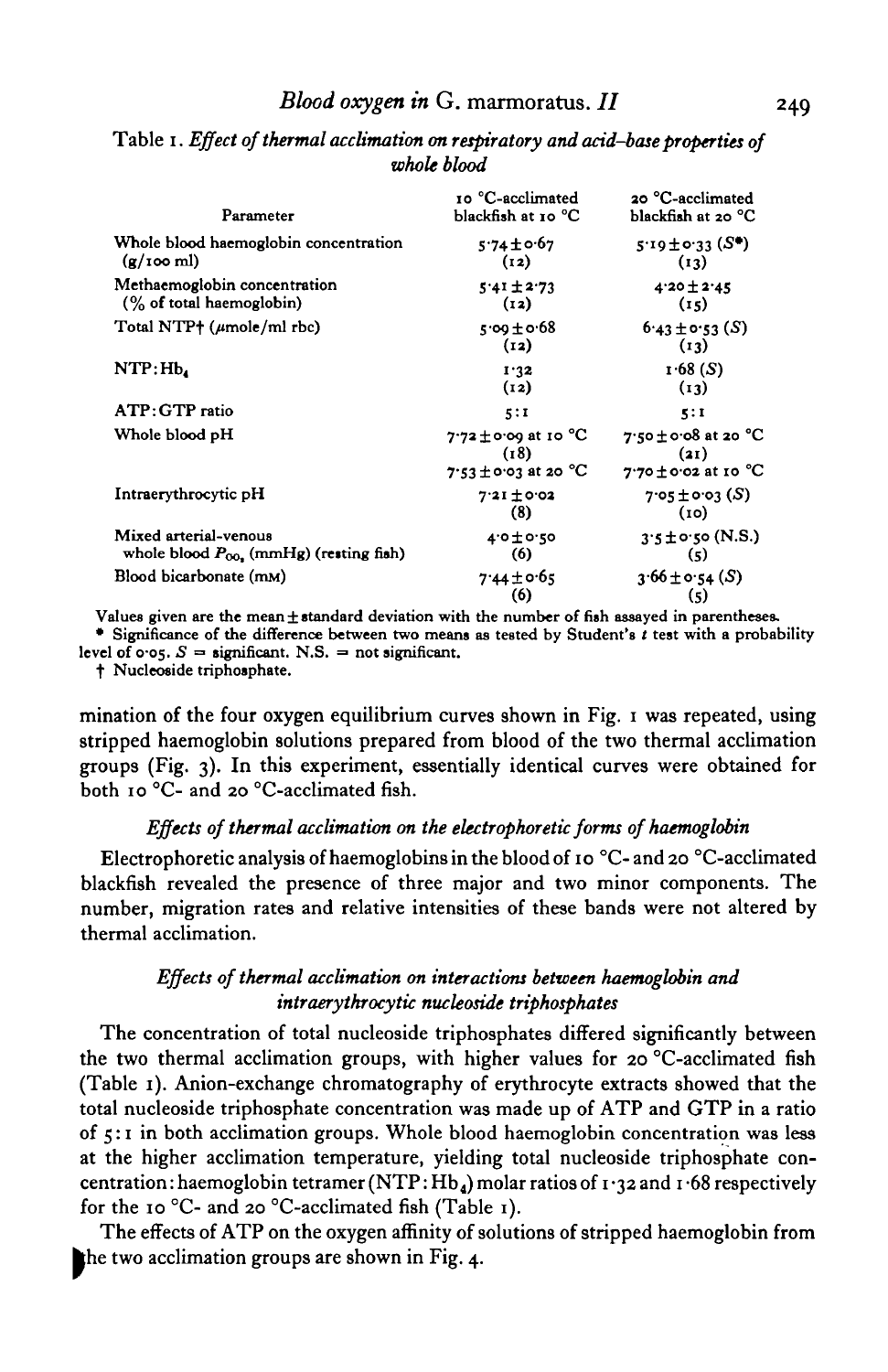

Fig. 4. Effect of ATP on the oxygen affinity  $(P_{10})$  of solutions of stripped haemoglobin from **io** <sup>°</sup>C- and 20 <sup>°</sup>C-acclimated blackfish, determined at 10 <sup>°</sup>C and 20 <sup>°</sup>C: 10 <sup>°</sup>C-acclimated fish at 10 <sup>°</sup>C,  $\triangle$ ; 10 <sup>°</sup>C-acclimated fish at 10 <sup>°</sup>C,  $\triangle$ ; 20 <sup>°</sup>Cacclimated fish at 20 °C, O. Experimental conditions: equilibration  $P_{00}$ , o mmHg; haemo**globin concentration, ro g/100 ml in 0-05 M-bis-tris HC1, o-i M-NaCl, pH 7-0 at both 10 °C and ao °C.**



Fig. 5. Whole blood pH and intraerythrocytic pH of resting 10 °C- and 20 °C-acclimated black-<br>fish, measured at their respective temperatures of acclimation: 10 °C-acclimated fish whole<br>blood pH at 10 °C,  $\triangle$ ; 10 °C-accl **fish, ao individuals; 10 °C fish, 18 individuals. Each point represents the mean value, with the standard deviation indicated by vertical bars.**

250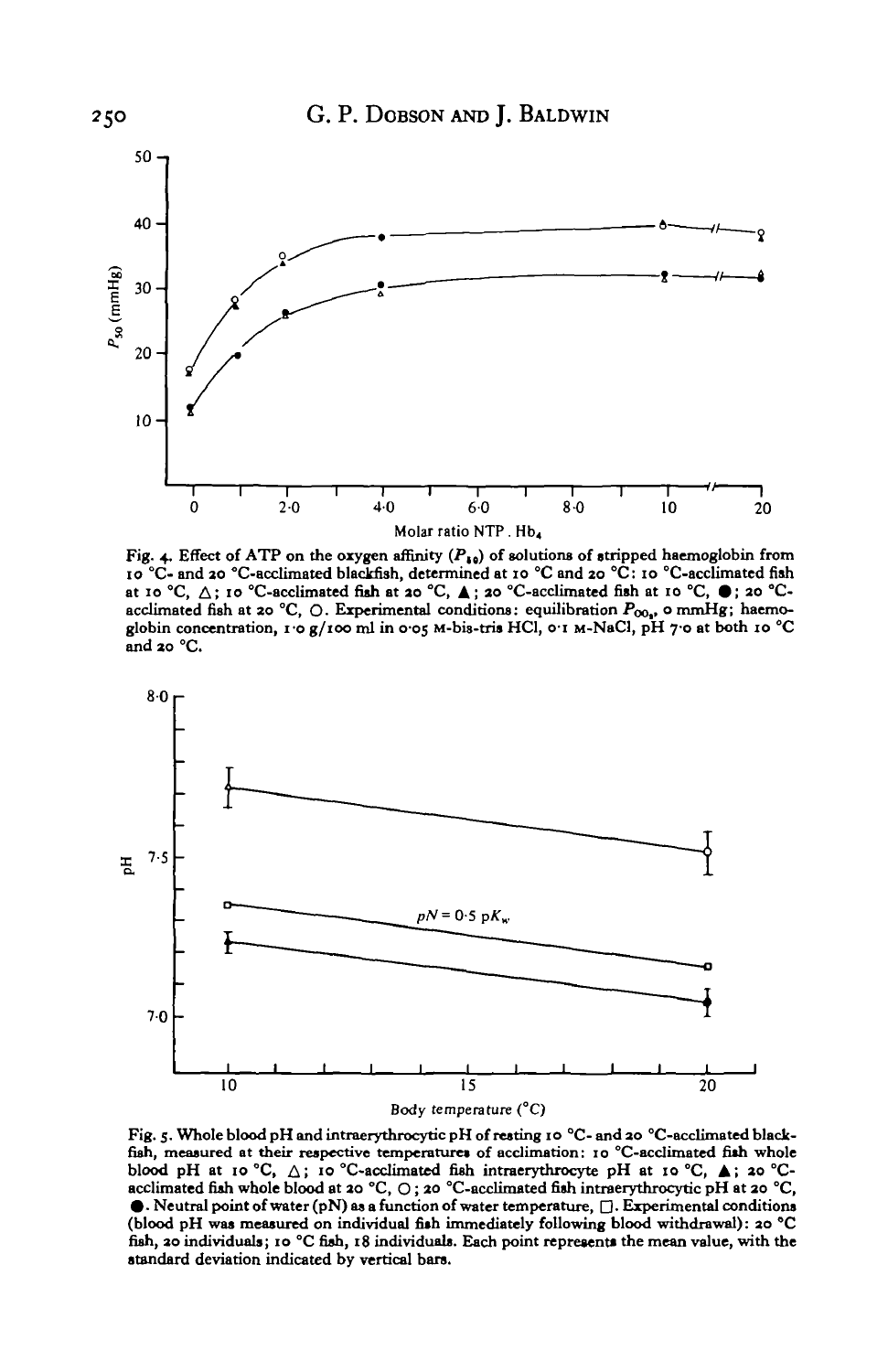

Fig. 6. Comparison of the effects of pH on the oxygen affinity ( $P_{50}$ ), and Hill coefficient (n) of **solutions of stripped haemoglobin from 10 °C- and 20 °C-acclimated blackfish, determined at 10 °C and 20 °C: 10 °C-acclimated fiih at 10 °C, A ; 20 °C-acclimated fish at 20 °C, A ;** 20 °C-acclimated fish at 10 °C, ●; 20 °C-acclimated fish at 20 °C, O. Experimental conditions: equilibration  $P_{00}$ , o mmHg; haemoglobin concentration, 1.5 g/100 ml in 0.05 M-bis**tris HC1, o-i M-NaCl. Hill coefficient calculated between 25 % and 75 % HbO,.**

### *Effects of thermal acclimation on interactions between the oxygen-binding properties of whole blood and haemoglobin solutions, and* pH *and carbon dioxide*

Although blood pH changes with assay temperature, similar values were obtained when blood samples from either acclimation group were compared at the same assay temperature (Table 1). Values for whole blood pH and intraerythrocytic pH were lower at 20 °C than at 10 °C, with the change in  $pH$ /°C( $\Delta pH/\Delta$ °C) of  $-$  0.02 in each case (Fig. 5). These changes in pH with temperature parallel the neutral point of water, indicating that blackfish, like other poikilotherms, regulate relative alkalinity (OH-/H+) rather than hydrogen ion concentration per se (Rahn, 1967).

The relationship between mixed arterial-venous blood pH,  $P_{CO_*}$ , plasma bicarbonate and acclimation temperature are given in Table 1. While blood pH and plasma bicarbonate are lower at 20 °C, there is no significant difference in the measured  $P_{CO_2}$ the mixed arterial-venous blood.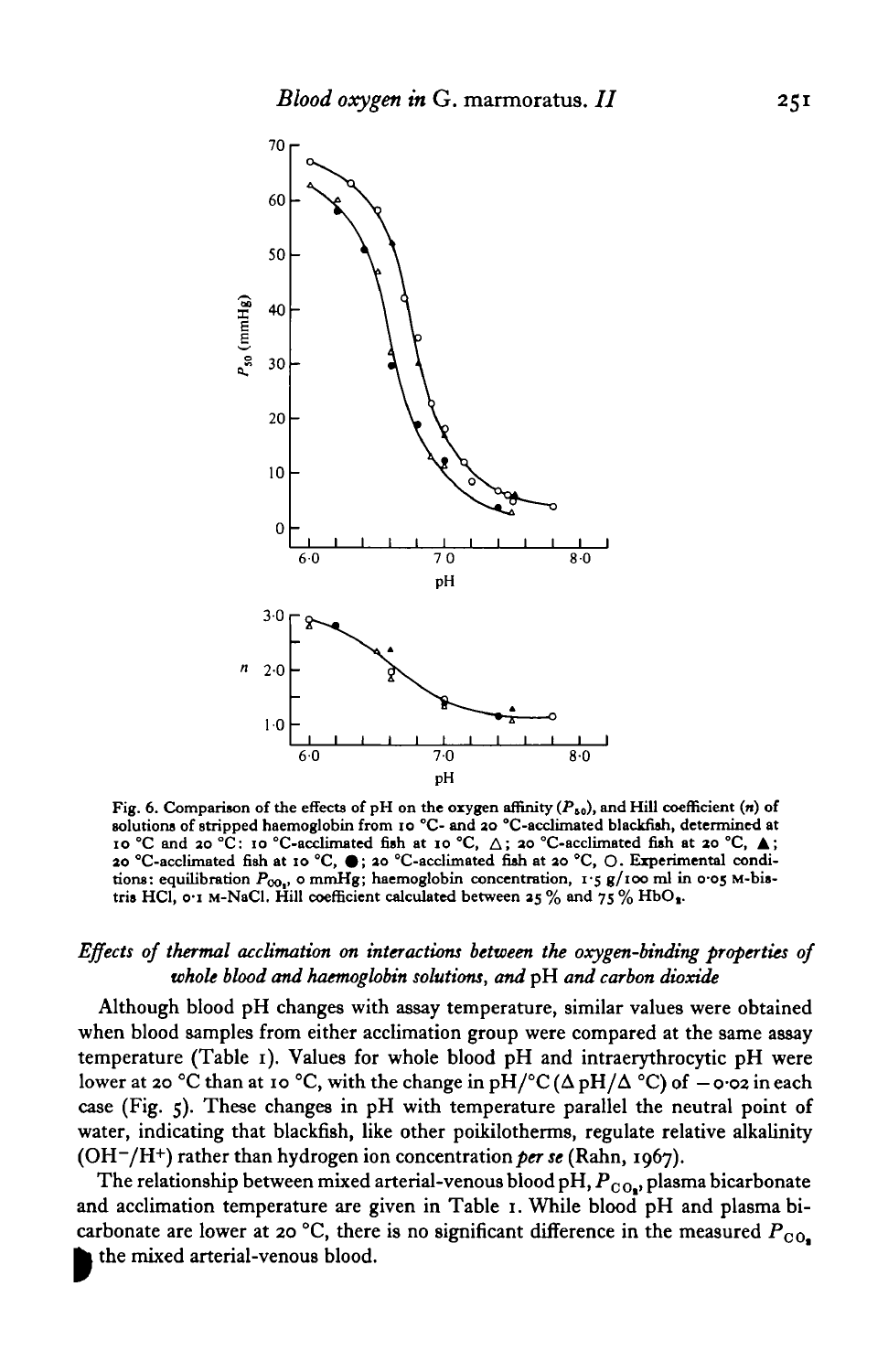### 252 G. P. DOBSON AND J. BALDWIN

The effects of pH on the oxygen affinity and *n* values of solutions of stripped haemo-. globin from the two acclimation groups are shown in Fig. 6.

As reported previously (Dobson & Baldwin, 1982), the stripped haemoglobin solutions did not show any oxygen-linked binding of carbon dioxide.

#### **DISCUSSION**

### *Changes in the whole blood oxygen equilibrium curve with thermal acclimation*

Blackfish acclimated at 20 °C display whole blood oxygen equilibrium curves shifted to the right of curves obtained for 10 °C-acclimated animals, when assayed at either 10 °C or 20 °C (Fig. 1). This change in whole blood oxygen affinity with acclimation temperature might arise in several ways. Thermal acclimation could change the relative proportions of various molecular forms of haemoglobin that differ in oxygen-binding properties. It could also alter interactions between haemoglobin and intraerythrocytic modulators such as organic phosphates, pH and carbon dioxide, that regulate oxygen-binding properties.

In this study, the first possibility can be dismissed on the following grounds: (1) oxygen equilibrium curves obtained for solutions of stripped haemoglobin prepared from blood of 10 °C- and 20 °C-acclimated fish did not show the differences observed with whole blood (Fig. 3); (2) electrophoretic analysis revealed that thermal acclimation did not alter the relative proportions or mobilities of the five molecular forms of haemoglobin present.

As the major intraerythrocytic regulators of haemoglobin oxygen affinity in the 20 °C-acclimated blackfish are known to be nucleoside triphosphates and pH (Dobson & Baldwin, 1982), particular attention was given to the effects of thermal acclimation on interactions of these two regulators with haemoglobin.

The concentrations of total nucleoside triphosphates was higher in erythrocytes of  $20$  °C-acclimated fish, whereas the ATP: GTP ratio remained at  $\varsigma$ :1 in both acclimation groups. Since organic phosphates interact with haemoglobin in the ratio of 1 mole per mole of tetrameric haemoglobin (Benesch & Benesch, 1969), it is most useful to express the nucleoside triphosphate levels in the red cell as molar ratios relative to haemoglobin. The mean NTP: Hb<sub>4</sub> values were  $1.32$  and  $1.68$  respectively for the 10 °C- and 20 °C-acclimated fish. This striking difference in molar ratio arises from both higher concentrations of nucleoside triphosphates and lower concentrations of haemoglobin in the blood of 20 °C-acclimated fish (Table 1).

The effects of  $NTP: Hb_4$  molar ratios on oxygen affinity are indistinguishable for stripped haemoglobin solutions prepared from 10 °C- and 20 °C-acclimated fish (Fig. 4). These curves also show that the changes in molar ratios associated with thermal acclimation occur in the range that has most effect on haemoglobin oxygen affinity, and would act to reduce whole blood oxygen affinity in the 20 °C-acclimated fish.

It appears that the changes in pH are not involved in producing the differences in whole blood oxygen affinity associated with thermal acclimation, as similar whole blood and intraerythrocytic pH values were obtained for each acclimation group when compared at the same assay temperature. In addition, the effects of pH on the stripped haemoglobin solutions from the two acclimation groups were the same (Fig. 6).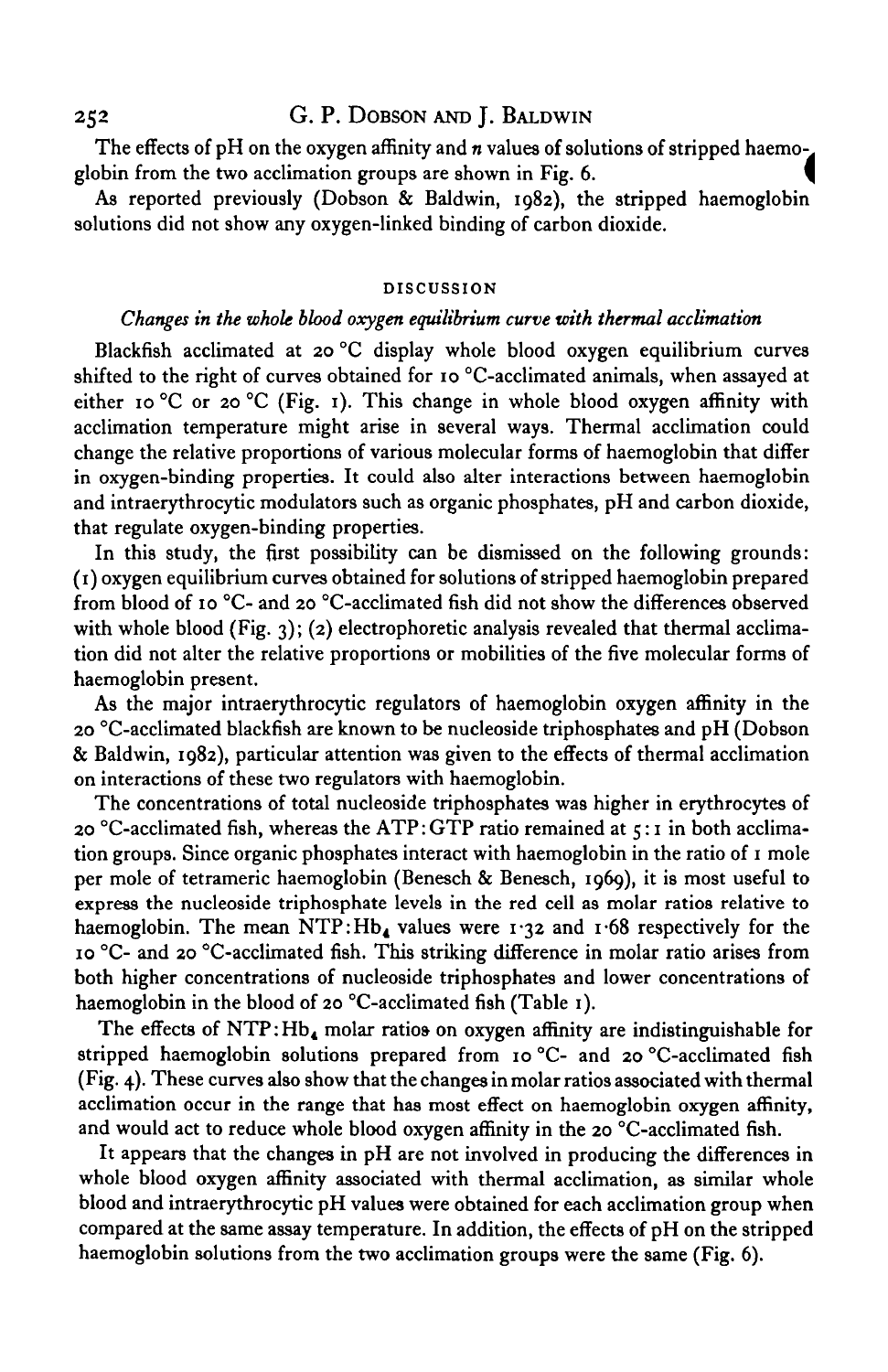## *Functional significance of changes in blood oxygen transport properties in fish accompanying thermal acclimation*

The blood oxygen transport system in water-breathing fish represents a compromise between maintaining a sufficiently high oxygen affinity for loading oxygen from an environment that is oxygen deficient relative to air, and maintaining a sufficiently low affinity to permit delivery of adequate amounts of oxygen at the tensions encountered in tissue capillaries. As changes in temperature can influence both environmental oxygen availability and oxygen-dependent metabolic rate functions, the oxygenbinding properties may be adjusted during thermal acclimation to provide the best compromise between oxygen uptake and oxygen delivery under the new thermal state. In this situation either an increase or a decrease in b'ood oxygen affinity accompanying thermal acclimation could be interpreted as adaptive.

When comparing the oxygen transport properties of whole blood from blackfish acclimated to 10 °C and 20 °C, the major difference observed was the reduced oxygen affinity in fish at the higher acclimation temperature. A lower-affinity blood is thought to enhance unloading of oxygen to the tissues at rest, or during and following active swimming. Presumably, for the blackfish this reduction in affinity at the higher acclimation temperature does not cause problems with loading at the gills, because of the high oxygen tensions (130-140 mmHg) normally encountered in its natural environment. The shift to a lower oxygen affinity could be considered adaptive if it was associated with elevated rates of oxygen-dependent metabolism at higher temperatures (Fry, 1957, 1971), but such metabolic rate data is not available for the blackfish.

Grigg (1969) found that the effects of thermal acclimation and acclimatization on the whole blood oxygen equilibrium curve of the bullhead catfish *Ictalurus nebulosus* were the opposite to those observed for the blackfish, with high temperature increasing blood oxygen affinity. This change was interpreted as adaptive in that it acted as a homeostatic mechanism tending to maintain similar  $P_{50}$  values at both high and low acclimation temperatures, thereby minimizing the effects of temperature on blood oxygen affinity. An alternative interpretation, which is more compatible with the changes in blood oxygen affinity observed for both *Ictalurus* and the blackfish, is as follows. The blood of *Ictalurus* has a very high oxygen affinity and low Bohr effect relative to blackfish, and these properties are considered adaptations to life in stagnant acidic waters with low oxygen content (Haws & Goodnight, 1962). With oxygen uptake at a premium in such an environment, and possibly placing severe restrictions on oxygen-dependent metabolism, increased blood oxygen affinity at high temperatures would aid oxygen loading at the gills at a time when the oxygen content of the water was at a minimum. Thus differences in the responses of blood oxygen affinity to thermal acclimation in these two species can be seen as reflecting underlying differences in the effects of temperature on both habitat oxygen availability and oxygen-dependent metabolic rates.

The authors thank Dr Peter Jackson for assisting in obtaining blackfish, and the Victorian Fisheries and Wildlife Division for providing financial support during this study. We also thank Drs P. W. Hochachka and D. J. Randall for their comments on the manuscript.